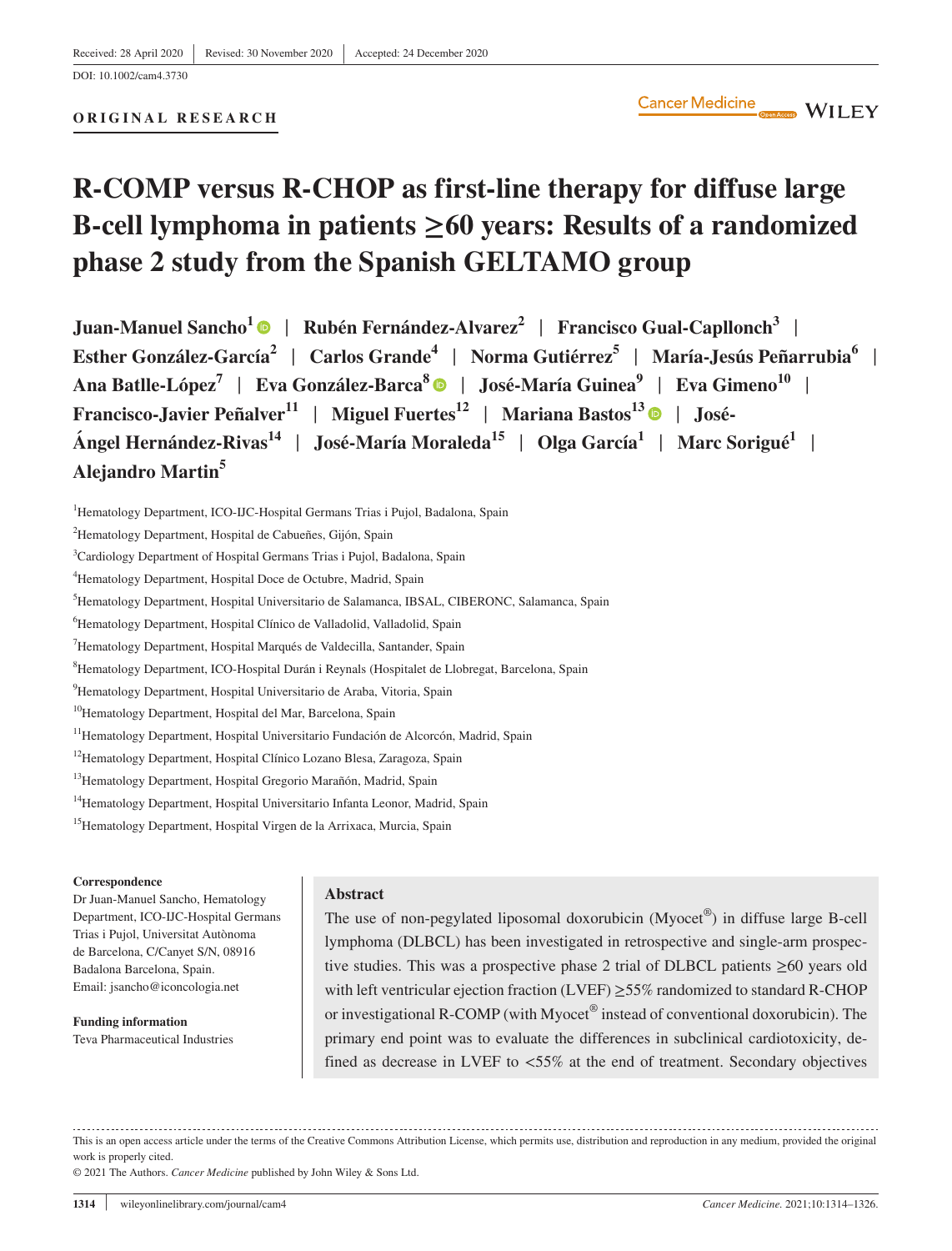were efficacy, safety, and variations of troponin and N-terminal pro-B-type natriuretic peptide (NT-proBNP) and LVEF along follow-up.

Ninety patients were included, 45 in each group. No differences were observed in the percentage of patients with LVEF <55% at end of treatment (11% in R-CHOP arm vs. 7% in R-COMP arm,  $p = 0.697$ ) or at 4 months (10% vs. 6%, respectively,  $p = 0.667$ ) and 12 months (8% vs. 7%, respectively,  $p = 1$ ). However, a higher percentage of R-CHOP compared with R-COMP patients showed increased troponin levels in cycle 6 (100% vs. 63%, *p* = 0.001) and at 1 month after treatment (88% vs. 56%, respectively,  $p = 0.015$ ). Cardiovascular adverse events were seen in five R-CHOP patients (nine episodes, four grade ≥3) and in four R-COMP patients (five episodes, all grade 1–2). No significant differences in efficacy were observed.

In conclusion, R-COMP is a feasible immunochemotherapy schedule for DLBCL patients ≥60 years, with similar efficacy to R-CHOP. However, the use of non-pegylated doxorubicin instead of conventional doxorubicin was not associated with less early cardiotoxicity, although some reduced cardiac safety signals were observed.

Trial registration: ClinicalTrials.gov Identifier: NCT02012088.

#### **KEYWORDS**

cardiotoxicity, diffuse large B-cell lymphoma, liposomal doxorubicin, N-terminal pro-B-type natriuretic peptide, troponin

# **1** | **INTRODUCTION**

The combination of the monoclonal anti-CD20 antibody rituximab plus chemotherapy with cyclophosphamide, doxorubicin, vincristine, and prednisone (R-CHOP) still constitutes the standard first-line regimen for patients with diffuse large B-cell lymphoma (DLBCL).<sup>1</sup> However, its use is limited especially in elderly patients due, among other reasons, to cardiotoxicity derived from doxorubicin. Doxorubicin-induced cardiotoxicity is caused by the binding of the drug and the ferric ion, producing the formation of free radicals that provides lipid peroxidation and progressive myocyte damage.<sup>2</sup> The cumulative dose of doxorubicin appears to be the main factor involved in the development of cardiotoxicity, and although a threshold of  $500 \text{ mg/m}^2$  has been established as a risk dose, some studies have described early cardiotoxicity with doses of only 200 mg/m<sup>2,3,4</sup>

In addition to clinical symptoms, determination of the left ventricular ejection fraction (LVEF) by echocardiography or cardiac scintigraphy (multi-gated acquisition [MUGA]) scan is the most frequent parameter employed to evaluate cardiotoxicity, and usually a decrease in LVEF precedes the development of congestive heart failure.<sup>3</sup> In recent years, the measurement of cardiac biomarkers, especially troponin and N-terminal pro-Btype natriuretic peptide (NT-proBNP), has been proposed as a method to detect early cardiotoxicity, and several studies have shown a relation between raised levels of cardiac biomarkers and left ventricular dysfunction, in particular with a decrease in LVEF, and the development of heart failure. $4-9$ 

Several strategies have been proposed to decrease cardiotoxicity provoked by anthracyclines in elderly populations. These include the administration of reduced doses or slow infusions of doxorubicin, use of cardioprotective agents or substitution by other antineoplastic agents or by other less cardiotoxic anthacyclines, such as mitoxantrone, epirubicin, or liposomal formulations of doxorubicin.<sup>10-14</sup> Myocet<sup>®</sup> is a non-pegylated liposomal doxorubicin that demonstrated to be less cardiotoxic—with similar antitumoral activity—than conventional doxorubicin in a phase 3 trial in patients with metastatic breast cancer.<sup>2</sup> Due to its pharmacokinetic and pharmacodynamics profiles, it has also been associated with less myelosuppression and mucositis.<sup>14</sup> However, its activity in lymphoma patients has mainly been investigated in retrospective and single-arm prospective studies.<sup>15-20</sup>

Taking into account this background, we designed a clinical trial for patients ≥60 years old diagnosed with DLBCL or grade 3b follicular lymphoma (FL) with normal cardiac function, with the main objective of evaluating the possible benefits in terms of cardiac toxicity, of the substitution of conventional doxorubicin by non-pegylated liposomal doxorubicin (Myocet<sup>®</sup>, R-COMP arm) as part of R-CHOP therapy.

## **2** | **MATERIALS AND METHODS**

Prospective randomized phase 2 trial (ClinicalTrials.gov Identifier: NCT02012088) of newly diagnosed patients  $\geq 60$  years old with non-localized DLBCL or grade 3b FL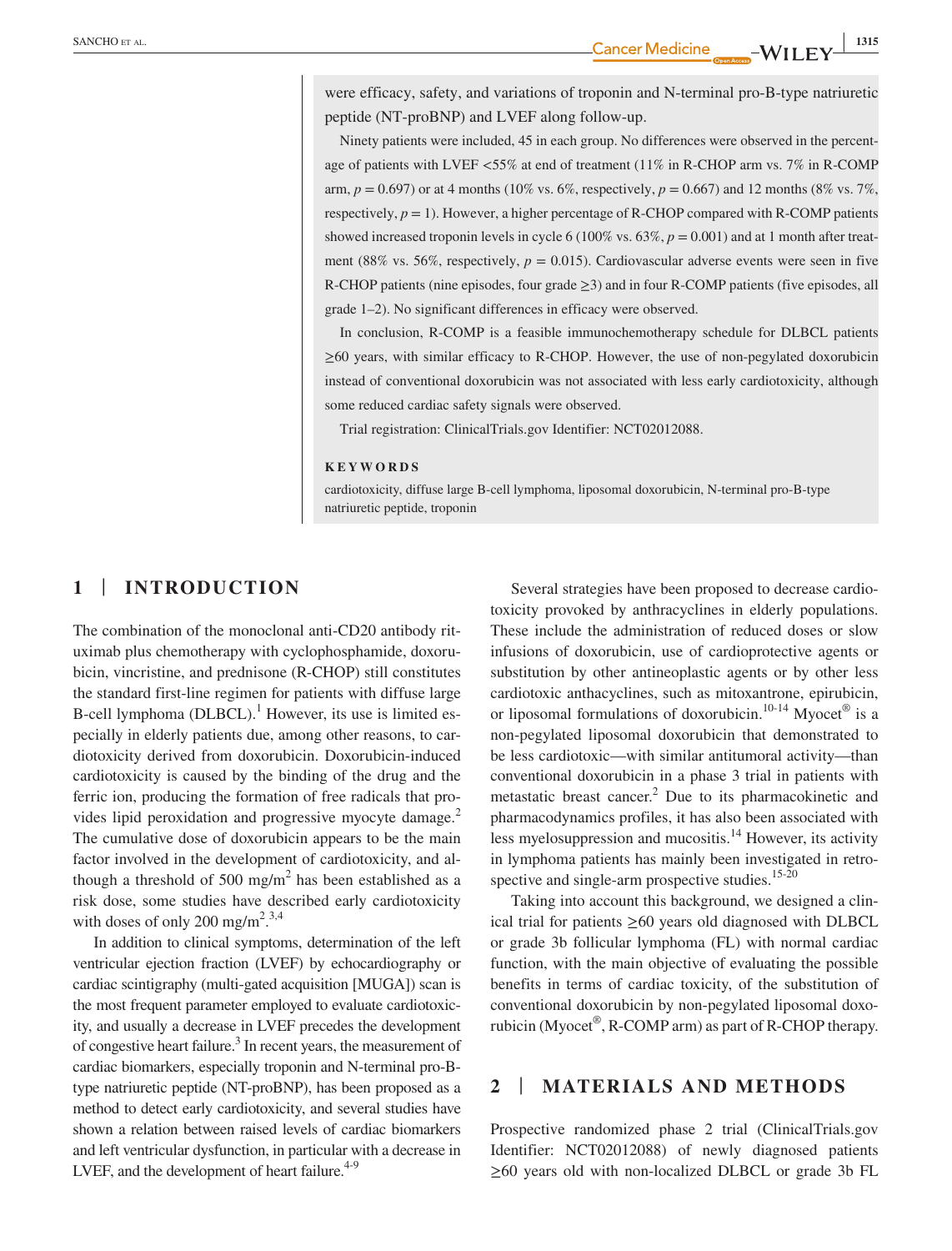with a baseline LVEF  $\geq$ 55%. The trial was conducted according to Good Clinical Practice Guidelines and the 2008 revision of the Declaration of Helsinki. All patients provided written informed consent before participation in this study.

The requirements for the patients to be included were: age ≥60 years, newly diagnosed non-localized DLBCL or grade 3b FL (those with localized lymphoma were included in the presence of bulky disease) with at least one measurable lesion, Eastern Cooperative Oncology Group (ECOG) performance status of 0–2, adequate hematological, renal and hepatic parameters (unless secondary to lymphoma involvement), and a baseline LVEF  $\geq$ 55%. Patients with localized lymphoma, history of transformed lymphoma, central nervous system (CNS) involvement, or positivity for hepatitis B or C viruses or human immunodeficiency virus were excluded, as were those with clinically significant cardiovascular disease, such as non-controlled arterial hypertension, non-controlled ventricular or supraventricular arrhythmias, symptomatic ischemic heart disease (class II or higher according to the Canadian Cardiovascular Society criteria), past or present history of congestive heart failure, LVEF <55%, moderate to serious left ventricular hypertrophy, and significant valve abnormalities. In addition, patients with no adequate window to determine LVEF by echocardiography were also excluded.

Physical examination, standard blood tests, thoracic and abdominal computed tomography (CT) scan (and cervical if clinically indicated) plus positron emission tomography (PET) or combined PET/CT scan, and bone marrow biopsy were performed at baseline and at the end of treatment. For the cardiac evaluation, an electrocardiogram (ECG) and determination of the cardiac biomarkers troponin and NTproBNP in serum were performed at baseline, 48–72 h after the third and sixth cycles of chemotherapy and at the end of treatment (1 month after the last cycle of chemotherapy), and in the follow-up visits performed 4 and 12 months later in each participant institution according to local procedures. The LVEF was measured by echocardiograpy at baseline, at the end of treatment (1 month after the last cycle of chemotherapy), and 4 and 12 months later. For LVEF determination, the biplane Simpson's method from the apical acoustic window was used, $^{21}$  and the final result for the LVEF at each evaluation point was the mean of three measurements.

# **2.1** | **Treatment**

Patients were randomized 1:1 to receive R-CHOP (rituximab 375 mg/m<sup>2</sup> [day 1], cyclophosphamide 750 mg/m<sup>2</sup> [day 1], doxorubicin 50 mg/m<sup>2</sup> [day 1], vincristine 1.4 mg/m<sup>2</sup> [day 1, capped at a maximum of 2 mg], and prednisone 60 mg/m<sup>2</sup> [days 1–5]) or R-COMP (with the same drugs except for conventional doxorubicin being replaced by non-pegylated liposomal doxorubicin, Myocet<sup>®</sup>, at doses of 50 mg/m<sup>2</sup> [day 1]), administered in both arms every 21 days for a total of six cycles. If the delay in the administration of subsequent cycles was greater than 2 weeks due to toxicity, the patient was withdrawn from the study. Reductions of 25% and 50% in the doses of cyclophosphamide and doxorubicin (in R-CHOP arm) or in the doses of cyclophosphamide and non-pegylated liposomal doxorubicin (in R-COMP arm) were mandatory for patients without hematological recovery (minimum neutrophil count of  $1 \times 10^9$ /L and platelet count of  $75 \times 10^9$ /L), after 1 or 2 weeks, respectively, of the 21-day period of the previous cycle. In the case of grade 3–4 neuropathy, discontinuation of vincristine was mandatory, but the patients were allowed to continue to participate in the trial and receive the remaining drugs of the chemotherapy schedule. Primary prophylaxis of febrile neutropenia with granulocyte colony-stimulating factor was allowed according to the clinical practice. CNS prophylaxis with intrathecal chemotherapy (according to clinical practice in the hospital) was recommended with each cycle of chemotherapy in the presence of increased serum lactate dehydrogenase plus involvement of more than one extranodal site, or in patients with a high International Prognostic Index (IPI) or in those with involvement of, at least, one of the following involved sites: paranasal sinus, Waldeyer's ring, epidural space, breast, kidney, or testes. Radiotherapy after chemotherapy on residual mass in patients with baseline bulky disease was also allowed according to the physician's decision.

### **2.2** | **Primary and secondary end points**

The primary end point of the study was to evaluate the differences in subclinical cardiotoxicity, defined by a decrease in LVEF to <55% at the end of treatment (measured by echocardiography at 1 month after therapy), in patients receiving the standard R-CHOP regimen compared with those treated with R-COMP. Considering a non-superiority hypothesis test for two independent samples with a statistical power of 80%, a significance level of 5% and assuming a proportion of subclinical cardiac toxicity in the reference and experimental groups of approximately  $15\%^{22,23}$  and  $5\%^{22,23}$  respectively, with 5% dropouts, 45 patients in each treatment arm were necessary to be recruited.

Secondary end points were efficacy in terms of overall and complete response rates (ORR and CR) in all randomized patients, event-free survival (EFS), progression-free survival (PFS), overall survival (OS), and safety. Response to treatment was evaluated according to clinical, laboratory results and the evaluation of imaging techniques according to the criteria defined by Cheson et al. $^{24}$  EFS was defined as the time from inclusion of the patients in the trial until treatment failure, including disease progression, treatment discontinuation, or death by any cause. PFS was defined as the time from inclusion into the trial until progression/relapse or death by any cause. OS was defined as time from study inclusion to death by any cause.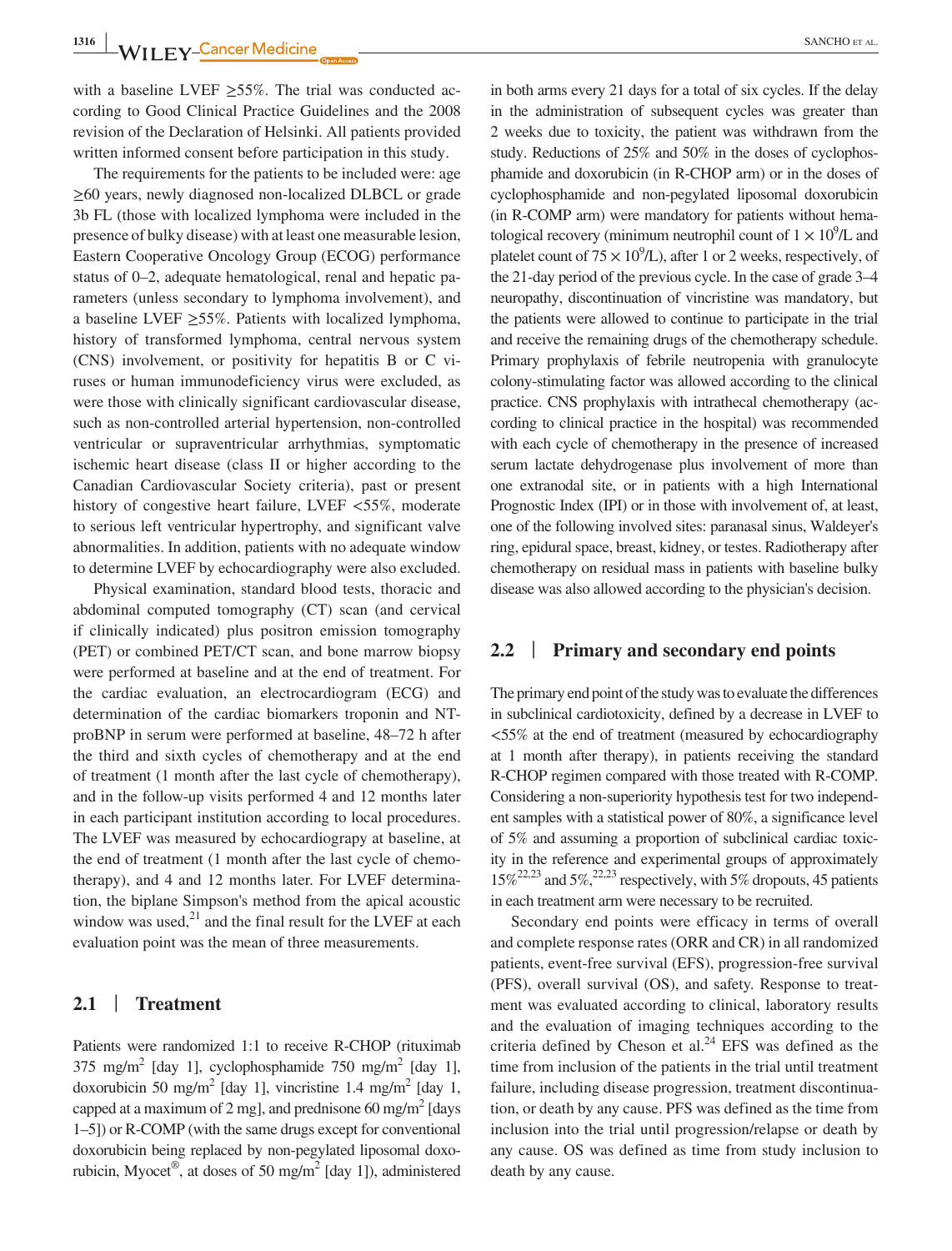| racteristics of<br>d by treatment |                                              | <b>R-CHOP</b> arm<br>$(n = 45)$ | <b>R-COMP</b> arm<br>$(n = 45)$ | $p$ value    | <b>Overall series</b><br>$(n = 90)$ |
|-----------------------------------|----------------------------------------------|---------------------------------|---------------------------------|--------------|-------------------------------------|
|                                   | Male, $n$ $(\%)$                             | 17/45 (38%)                     | 24/45 (53%)                     | 0.138        | 41/90 (46%)                         |
|                                   | Age (years), median<br>(range)               | $74(60-84)$                     | $74(60-86)$                     | $\mathbf{1}$ | $74(60-86)$                         |
|                                   | Baseline LVEF (%),<br>median (range)         | $63(55-81.4)$                   | $65(55-87.1)$                   | 0.204        | $64(55-87.1)$                       |
|                                   | Hypertension, $n$ (%)                        | 26/45 (58%)                     | 17/44 (39%)                     | 0.071        | 43/89 (48%)                         |
|                                   | Diabetes, $n$ $(\%)$                         | 7/45(16%)                       | 8/44(18%)                       | 0.741        | 15/89 (17%)                         |
|                                   | Dyslipemia, n (%)                            | 21/45 (47%)                     | 15/44 (34%)                     | 0.227        | 36/89 (40%)                         |
|                                   | $ECOG < 2$ , n $(\%)$                        | 37/45 (82%)                     | 38/45 (84%)                     | 0.777        | 75/90 (83%)                         |
|                                   | B symptoms, $n$ (%)                          | 20/45 (44%)                     | 19/44 (43%)                     | 0.904        | 39/89 (44%)                         |
|                                   | Increased LDH level,<br>$n(\%)$              | 29/45 (64%)                     | 23/45 (51%)                     | 0.2          | 52/90 (58%)                         |
|                                   | Extranodal<br>involvement, $n(\%)$           | 26/45 (58%)                     | 26/45 (58%)                     | $\mathbf{1}$ | 52/90 (58%)                         |
|                                   | $>1$ extranodal site<br>involved, $n$ $(\%)$ | 12/45 (27%)                     | 13/45 (29%)                     | 0.814        | 25/90 (28%)                         |
|                                   | BM involvement, $n$ (%)                      | 11/44 (25%)                     | 12/45 (27%)                     | 0.857        | 23/89 (26%)                         |
|                                   | Bulky disease, n (%)                         | 11/44 (25%)                     | 12/45 (27%)                     | 0.857        | 23/89 (26%)                         |
|                                   | Ann-Arbor stage, $n$ (%)                     |                                 |                                 |              |                                     |
|                                   | $I-H$                                        | 9/45(20%)                       | 10/45(22%)                      | 0.796        | 19/90 (21%)                         |
|                                   | $III$ -IV                                    | 36/45 (80%)                     | 35/45 (78%)                     |              | 71/90 (79%)                         |
|                                   | IPI, $(n \%)$                                |                                 |                                 |              |                                     |
|                                   | $0 - 2$                                      | 25/44 (57%)                     | 26/44 (59%)                     | 0.829        | 51/88 (58%)                         |
|                                   | $3 - 5$                                      | 19/44 (43%)                     | 18/44 (41%)                     |              | 37/88 (42%)                         |
|                                   |                                              |                                 |                                 |              |                                     |

Abbreviations: BM, bone marrow; ECOG, Eastern Cooperative Oncology Group; IPI, International Prognostic Index; LDH, lactate dehydrogenase; LVEF, left ventricular ejection fraction; WBC, white blood cells.

Safety, with special attention to cardiovascular toxicity, was evaluated according to clinical signs and laboratory parameters, and assessment of adverse events (AE) using version 4.0 of the NCI-CTCAE scale for grading toxicity, as well as the variations in cardiac biomarkers troponin and NTproBNP in both arms throughout the study.

The primary end point analysis was carried out in patients who received six cycles of treatment and in whom post-treatment evaluation of LVEF was performed. Efficacy analyses were carried out on an intention-to-treat (ITT) population, defined as all randomized patients, and in the evaluable population, defined as ITT population excluding patients who withdrew the trial without a response evaluation. The safety analysis was carried out in a safety population, which included all patients that received at least one cycle of chemotherapy.

# **2.3** | **Statistical analysis**

Baseline demographic and clinical characteristics were described as frequency and percentage for categorical

variables, and median and range for quantitative variables. Comparisons of categorical variables between treatment groups were studied using the Chi-square test or Fisher's exact test, when necessary, while the median test was used to compare continuous variables.

For the primary end point (evaluation of differences in subclinical cardiotoxicity), the percentage of patients in whom the LVEF decreased to <55% at the end of treatment in each treatment group was compared using the Chi-square test or Fisher's exact test, when necessary. The median LVEF at the end of treatment, as well as at 4 and 12 months later, and the median of the differences between baseline and end of treatment LVEF measures were compared by the nonparametric median test. Comparison of patients with variations in cardiac biomarkers throughout the study was made by Chisquare test or Fisher's exact test, when necessary.

Regarding efficacy, OR and CR rates were compared using the Chi-square test or Fisher's exact test, whereas EFS, PFS, and OS curves were plotted by the Kaplan–Meier method<sup>25</sup> and compared by the log-rank test.<sup>26</sup>

A descriptive analysis of the reported AE (frequency and percentage) was performed, and comparison between

**TABLE 1** Baseline cha the overall series and divide arm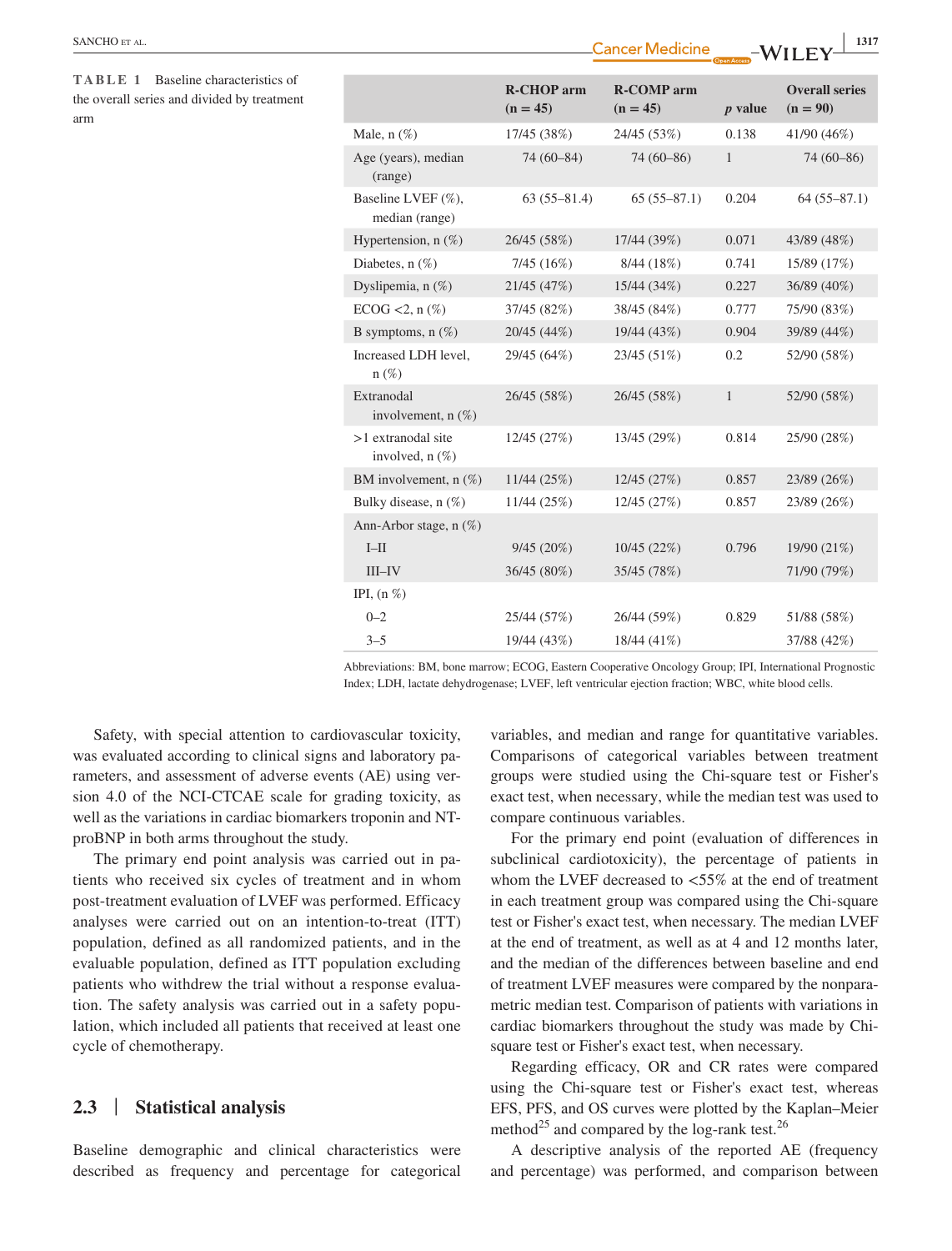treatment groups was made using the Chi-square test or Fisher's exact test.

No imputation method was used for missing data. Twosided  $p$  values  $\langle 0.05 \rangle$  were considered as statistically significant. All analyses were performed with SPSS v24 (SPSS Inc.).

# **3** | **RESULTS**

From October 2013 to February 2016, a total of 90 patients with DLBCL from 15 hospitals belonging to the Spanish GELTAMO group were prospectively included. Of these, 45 were randomized to the R-CHOP arm and 45 to the R-COMP arm, without significant differences between the two arms regarding baseline characteristics (Table 1). The median age of the entire series was 74 years (range 60–86), with ECOG <2 in 83%; 79% of patients were in advanced stage and 42% had an intermediate to high IPI. The median LVEF at study entry was 64% (range 55–87.1), and almost half of patients had a previous history of hypertension. Figure 1 shows the

flow chart of the patients along the study. Thirty-eight out of 45 patients (84%) and 42/45 (93%) received six cycles of R-CHOP and R-COMP, respectively,  $(p = 0.130)$  and were included in the analysis of the primary end point.

# **3.1** | **Subclinical cardiotoxicity: LVEF and cardiac biomarkers**

Regarding the primary end point, no significant differences were observed between the R-CHOP and R-COMP arms in the number of patients with a LVEF <55% determined at the end (1 month) of treatment (11%  $[n = 4/36]$  in the R-CHOP arm vs. 7% [3/42] in the R-COMP arm,  $p = 0.697$ , or at 4 months (10% [n =3/31] in the R-CHOP arm vs. 6% [2/33] in the R-COMP arm,  $p = 0.667$  or at 12 months (8% [n =2/24]) in the R-CHOP arm vs.  $7\%$  [2/28] in the R-COMP arm,  $p = 1$ ) after therapy (Table 2). Furthermore, no differences were observed in an exploratory analysis comparing patients with a decrease in LVEF below 50% at the end of treatment or during follow-up (data not shown), as well as in the number of



**FIGURE 1** Flowchart of patients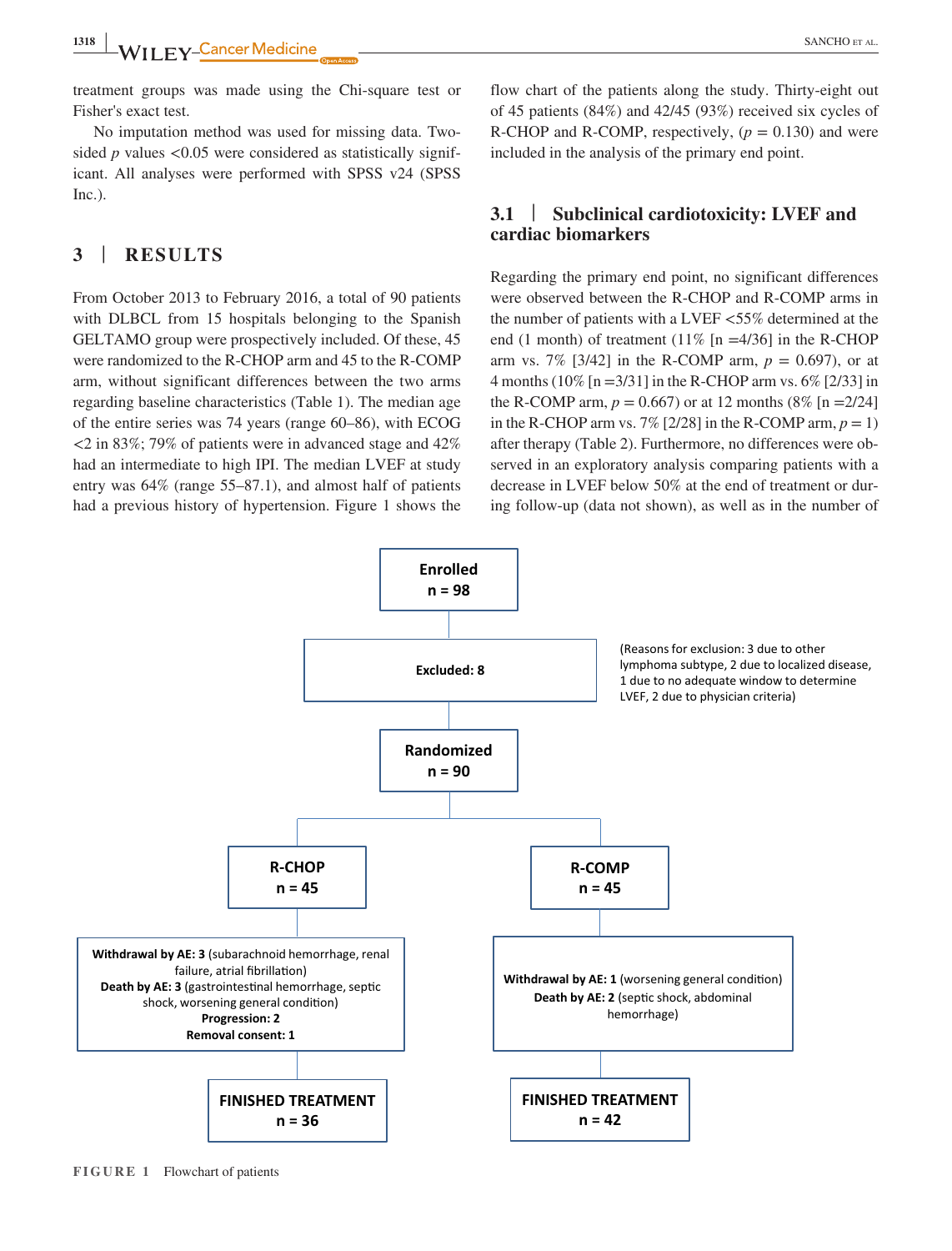|                                                                                                 |                                                                                                                                  |                                 | Open Access<br>, , <u>, , ,</u> , |              |  |
|-------------------------------------------------------------------------------------------------|----------------------------------------------------------------------------------------------------------------------------------|---------------------------------|-----------------------------------|--------------|--|
| TABLE 2 Subclinical cardiotoxicity<br>(LVEF) in both treatment arms throughout<br>the treatment |                                                                                                                                  | <b>R-CHOP</b> arm<br>$(n = 45)$ | <b>R-COMP</b> arm<br>$(n = 45)$   | $p$ value    |  |
|                                                                                                 | LVEF <55% at the end of treatment<br>(1 month), number of patients $(\%)$                                                        | $4/36(11\%)$                    | 3/42(7%)                          | 0.697        |  |
|                                                                                                 | LVEF $<$ 55% at 4 months of the end of<br>treatment, number of patients $(\%)$                                                   | 3/31 (10%)                      | 2/33(6%)                          | 0.667        |  |
|                                                                                                 | LVEF $<$ 55% at 12 months of the end of<br>treatment, number of patients (%)                                                     | 2/24(8%)                        | 2/28(7%)                          | $\mathbf{1}$ |  |
|                                                                                                 | Variation (difference) $\geq 10\%$ in baseline<br>LVEF (%) compared with LVEF<br>1 month after the end of treatment:             | 5/36(14%)                       | 4/42 (10%)                        | 0.725        |  |
|                                                                                                 | Variation (difference) $\geq$ 10% in baseline<br>LVEF (%) compared with LVEF<br>4 months after the end of treatment:             | 4/31(13%)                       | 4/33(12%)                         | $\mathbf{1}$ |  |
|                                                                                                 | Variation (difference) $\geq$ 10% in baseline 3/24 (12%)<br>LEVF (%) compared with LVEF<br>12 months after the end of treatment: |                                 | 2/28(7%)                          | 0.652        |  |
|                                                                                                 | LVEF $(\%)$ at the end of treatment<br>(1 month), median (range)                                                                 | $61(41-84.6)$                   | $63.9(49 - 74)$                   | 0.820        |  |
|                                                                                                 | LVEF $(\%)$ at 4 months of the end of<br>treatment, median (range)                                                               | $61(41-76)$                     | $63.7(53.3 - 80)$                 | 0.129        |  |
|                                                                                                 | LVEF $(\%)$ at 12 months of the end of<br>treatment, median (range)                                                              | $60.5(43.2 - 84)$               | $65(52-80)$                       | 0.091        |  |
|                                                                                                 | Variation (difference) in baseline LVEF (%) compared with LVEF 1 month after the end of<br>treatment:                            |                                 |                                   |              |  |
|                                                                                                 | Mean $(SD)$                                                                                                                      | 1.6(9.3)                        | 2.3(7.4)                          | 0.793        |  |
|                                                                                                 | Median (range)                                                                                                                   | $2(-23.6 \text{ to } 24.7)$     | $2.3$ (-16.4 to 24.4)             |              |  |
|                                                                                                 | Variation (difference) in baseline LVEF (%) compared with LVEF 4 months after the end of<br>treatment:                           |                                 |                                   |              |  |
|                                                                                                 | Mean (SD)                                                                                                                        | 3.7(6.9)                        | 1.6(7.5)                          | 0.841        |  |
|                                                                                                 | Median (range)                                                                                                                   | $3(-13 \text{ to } 28)$         | $2(-16.7 \text{ to } 19.4)$       |              |  |
|                                                                                                 | Variation (difference) in baseline LEVF (%) compared with LVEF 12 months after the end of<br>treatment:                          |                                 |                                   |              |  |
|                                                                                                 | Mean $(SD)$                                                                                                                      | 1.3(8.4)                        | 0.4(6.8)                          | 0.592        |  |
|                                                                                                 | Median (range)                                                                                                                   | $3(-20.3 \text{ to } 16)$       | $0.5$ ( $-14$ to 13)              |              |  |

**EXANCHO** ET AL. **1319**<br>**Cancer Medicine**  $-N\lambda$ <sup>[</sup> **I I**  $\lambda$ <sup>[</sup> **1319** 

Abbreviations: LVEF, left ventricular ejection fraction; SD, standard deviation.

patients with LVEF drop  $\geq 10\%$  at 1, 4, or 12 months after treatment compared to baseline LVEF. Similarly, there were also no significant differences between the two groups in the median LVEF determined at the end of treatment and at 4 and 12 months, or in the variations in LVEF determined at different times compared to the baseline LVEF (Table 2). Finally, no differences were detected in the primary end point (LVEF <55% at 1 month of treatment) considering all randomized patients (9% [n = 4/45] in the R-CHOP arm vs. 7% [3/45] in the R-COMP arm,  $p = 1$ ).

With respect to the cardiac biomarkers troponin and NTproBNP, a higher percentage of patients showed increased troponin levels (compared to baseline values) measured in cycle 6 (24/24 [100%] in the R-CHOP arm vs. 17/27 [63%] in the R-COMP arm,  $p = 0.001$ ) and at 1 month after the end of treatment (21/24 [88%] in the R-CHOP arm vs. 14/25 [56%] in the R-COMP arm,  $p = 0.015$ ), but not after cycles 3 or at 4 and 12 months after treatment (Table 3). Regarding NT-proBNP, no differences were observed in the percentage of patients with increased levels along the treatment period (in cycles 3 and 6) and follow-up (1, 4, and 12 months after therapy) compared to the baseline levels (Table 3).

## **3.2** | **Efficacy evaluation**

OR and CR were observed in 77 (85.5%) and 56 (62%) out of the 90 randomized patients, with no differences between treatment groups (OR and CR in the R-CHOP arm in 36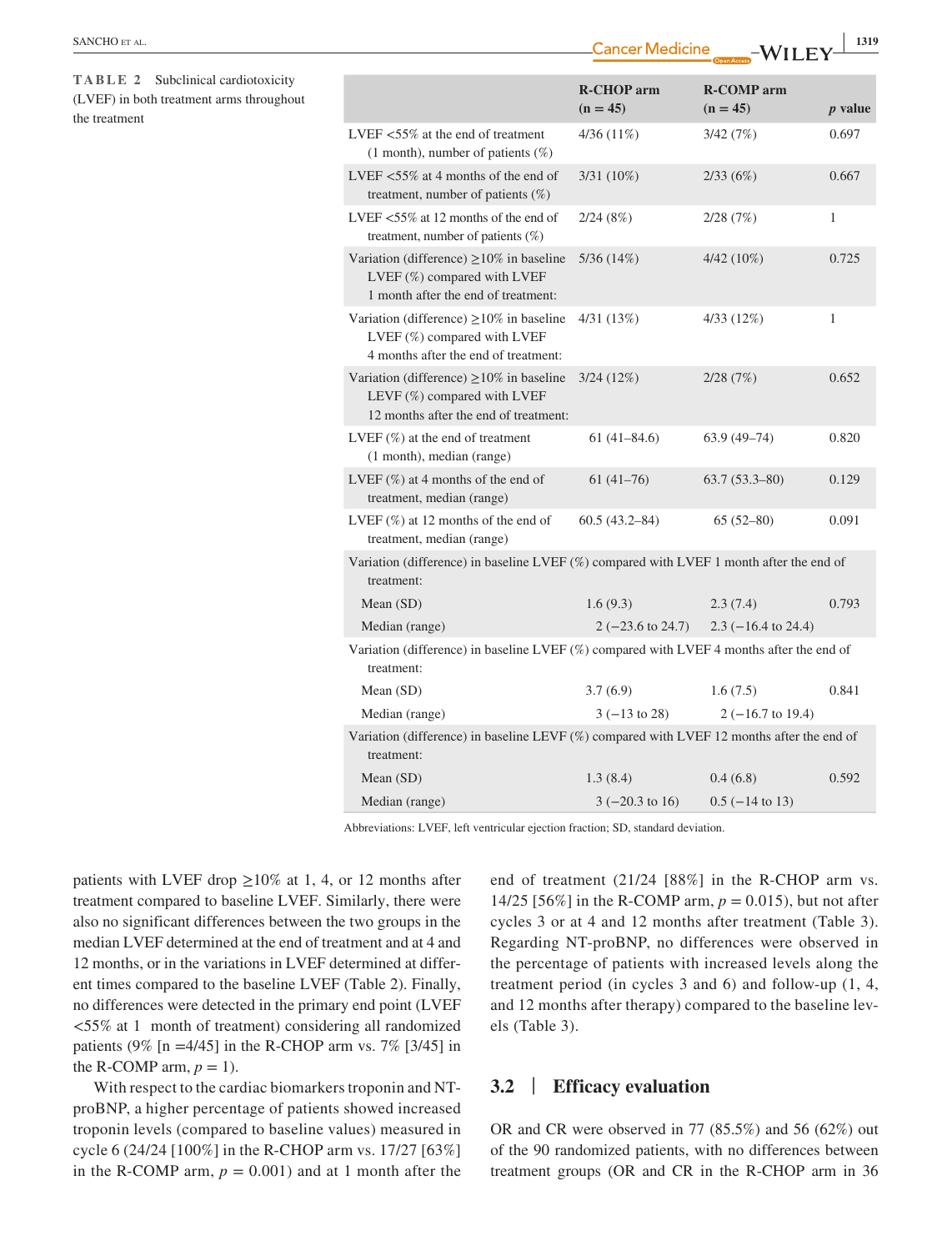|                                                                                           | <b>R-CHOP</b> arm<br>$(n = 45)$ | <b>R-COMP</b> arm<br>$(n = 45)$ | $p$ value |
|-------------------------------------------------------------------------------------------|---------------------------------|---------------------------------|-----------|
| Troponin                                                                                  |                                 |                                 |           |
| Increased troponin levels at cycle 3,<br>number of patients $(\%)$                        | 13/23(57%)                      | 12/26(46%)                      | 0.469     |
| Increased troponin levels at cycle 6,<br>number of patients $(\%)$                        | 24/24 (100%)                    | 17/27(63%)                      | 0.001     |
| Increased troponin levels at end of<br>treatment (1 month), number of<br>patients $(\%)$  | 21/24 (88%)                     | 14/25 (56%)                     | 0.015     |
| Increased troponin levels at 4 months<br>after treatment, number of patients<br>$(\%)$    | 16/21(76%)                      | 16/22(73%)                      | 0.795     |
| Increased troponin levels at 12 months<br>after treatment, number of patients<br>$(\%)$   | 10/15(67%)                      | 10/15(67%)                      | 1         |
| NT-proBNP                                                                                 |                                 |                                 |           |
| Increased NT-proBNP levels at cycle 3,<br>number of patients $(\%)$                       | 25/29 (86%)                     | 32/34 (94%)                     | 0.401     |
| Increased NT-proBNP levels at cycle 6,<br>number of patients $(\%)$                       | 27/29 (93%)                     | 23/28 (82%)                     | 0.253     |
| Increased NT-proBNP levels at end<br>of treatment (1 month), number of<br>patients $(\%)$ | 14/29 (48%)                     | 14/33 (42%)                     | 0.644     |
| Increased NT-proBNP levels at<br>4 months after treatment, number of<br>patients $(\%)$   | 14/25(56%)                      | 12/27(44%)                      | 0.405     |
| Increased NT-proBNP levels at<br>12 months after treatment, number of<br>patients $(\%)$  | 12/18(67%)                      | 6/17(35%)                       | 0.063     |

Abbreviation: NT-pro-BNP, N-terminal pro B-type natriuretic peptide.

[80%] and 28 [62%] patients, respectively; OR and CR in the R-COMP arm in 41 [91%] and 28 [62%] patients, respectively). We performed an additional efficacy analysis including only the 80 patients evaluable for efficacy; 38 in the R-CHOP arm (3 were excluded due to AE, 3 due to death from AE, and the remaining patient due to withdrawal of consent) and 42 in the R-COMP arm (2 were excluded due to death from AE and the third patient due to AE). OR and CR were observed in 77 (96%) and 56 (70%) out of 80 evaluable patients, respectively, again without differences between the R-CHOP and R-COMP groups (ORR of 95% vs. 98%, *p* = 0.498, and CR rate of 74% vs. 67%, *p* = 0.494, respectively).

With a median follow-up of 42 months (range 2.1–61.2) for patients alive at the time of analysis, 15 patients in the R-CHOP group had died (6 by lymphoma) and 14 in the R-COMP arm (10 by lymphoma).The 2-year EFS and PFS probabilities for the entire series were 54% (95% confidence interval [CI] 44%–64%) and 61% (95% CI 51%–71%) (Figure 2), respectively, without differences between the two groups (2-year EFS of 46% [95% CI 31%–61%] vs. 62% [95%

CI 48%–76%] for R-CHOP and R-COMP patients, respectively,  $p = 0.083$ , and 2-year PFS of 59% [95% CI 44%–74%] and 62% [95% CI 48%–76%] for RCHOP and R-COMP patients, respectively,  $p = 0.505$ ) (Figure 3). The 2-year OS probability for the entire series was 74% (95% CI 65%–83%) (Figure 2), but again without significant differences between the two groups (75% [95% CI 62%–88%] for R-CHOP patients vs. 73% [95% CI 60%–86%] for R-COMP patients,  $p = 0.751$ ) (Figure 3).

## **3.3** | **Safety**

The main AEs reported by  $>5\%$  of the patients are listed in Table 4. Overall, the most frequent non-hematologic AEs were pain (53% of patients), fatigue (51%), infection (49%), peripheral neuropathy (31%), constipation (29%). and pyrexia (28%), with no differences between both arms. Nonhematological grade 3–4 toxicity was also similar in both groups, being infection the most frequent (five patients [11%] in the R-CHOP group and seven patients [16%] in the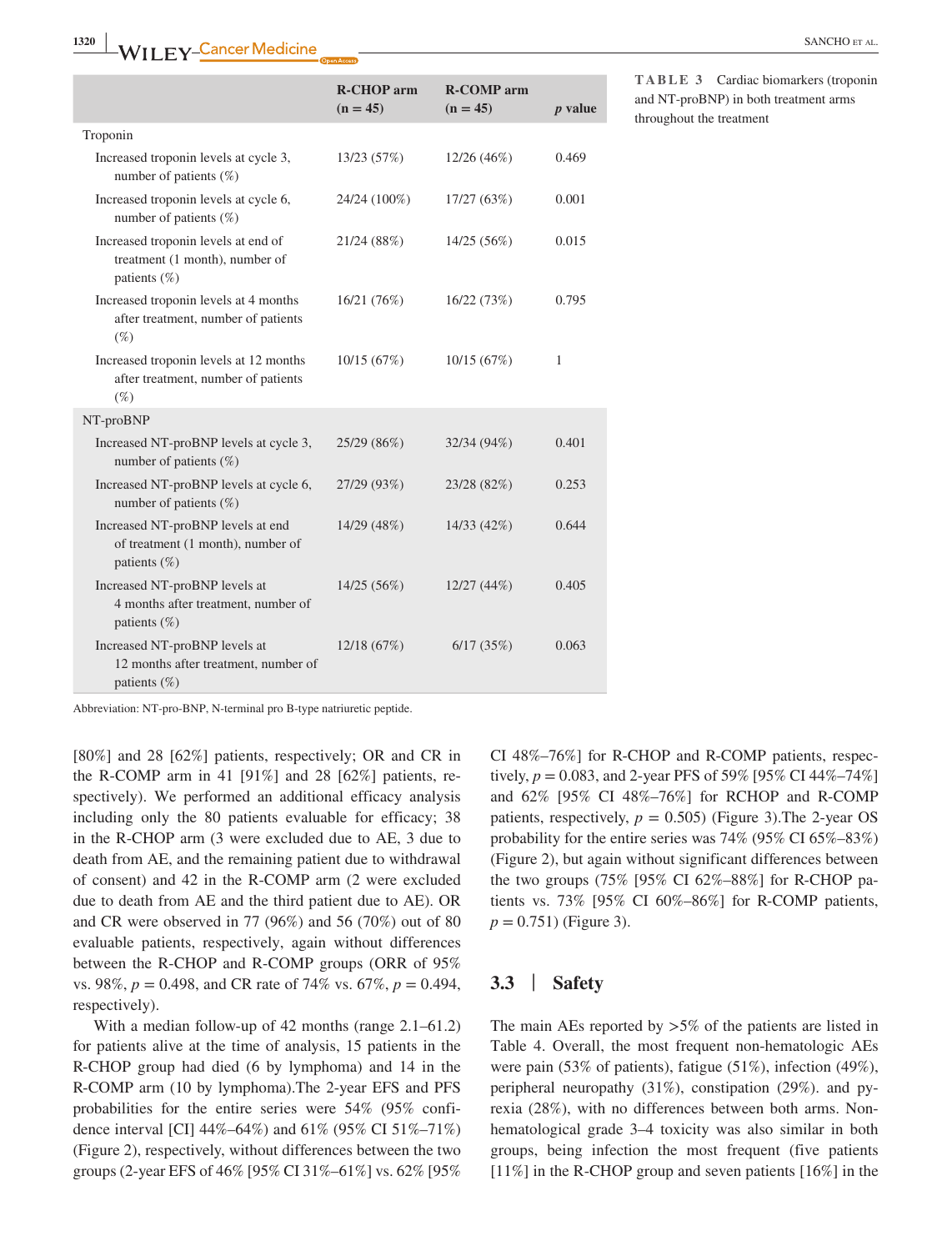



**FIGURE 2** Event-free survival (EFS), progression-free survival (PFS), and overall survival (OS) probabilities for the overall series

R-COMP group). Regarding grade 3–4 hematological toxicity, neutropenia was observed more frequently in R-CHOP patients (49% vs. 29%), but this was not translated into more incidence of febrile neutropenia, while thrombocytopenia and anemia were identical (Table 4).

Cardiovascular toxicity is described in Table 5. Fourteen cardiovascular AEs were observed in nine patients, nine AEs in five patients who received R-CHOP, and five AEs in four patients treated with R-COMP. Four cardiovascular AEs were of grade ≥3 (two cases of atrial fibrillation, one heart failure, and one myocardial infarction), all of them in the R-CHOP group.

A total of 67 serious adverse events (SAEs) were reported in 39 patients (26 in 18 patients from the R-CHOP group and 41 in 21 patients from the R-COMP group), including 16 episodes of febrile neutropenia (6 in R-CHOP and 10 in R-COMP), 14 infections (7 in each group), 6 episodes of bleeding (2 in R-CHOP and 4 in R-COMP), and 4 episodes of pyrexia (all in the R-COMP arm). Cardiovascular SAEs were reported in only five patients: supraventricular tachycardia  $(n = 2, R\text{-CHOP group})$ , atrial fibrillation  $(n = 1, R\text{-COMP}$ 

group), myocardial infarction ( $n = 1$ , R-CHOP group), and heart failure ( $n = 1$ , R-CHOP group).

# **4** | **DISCUSSION**

This study demonstrates that non-pegylated doxorubicin instead of conventional doxorubicin as part of the R-CHOP regimen did not decrease the incidence of LVEF drop below 55% at the end of chemotherapy in patients  $\geq 60$  years old diagnosed with DLBCL with normal baseline cardiac function. Moreover, in this series, R-COMP was a feasible immunochemotherapy schedule for patients ≥60 years of age with *de novo* DLBCL, with similar efficacy to R-CHOP.

The main results of this study are concordant with a similar previous phase 3 trial by the Austrian AGMT group<sup>23</sup> that compared R-CHOP and R-COMP in 79 adult patients with DLBCL and normal cardiac function. In the cited study, a low-rate of cardiotoxicity was described in R-CHOP and R-COMP patients. However, while in the present study no significant differences were observed in the percentage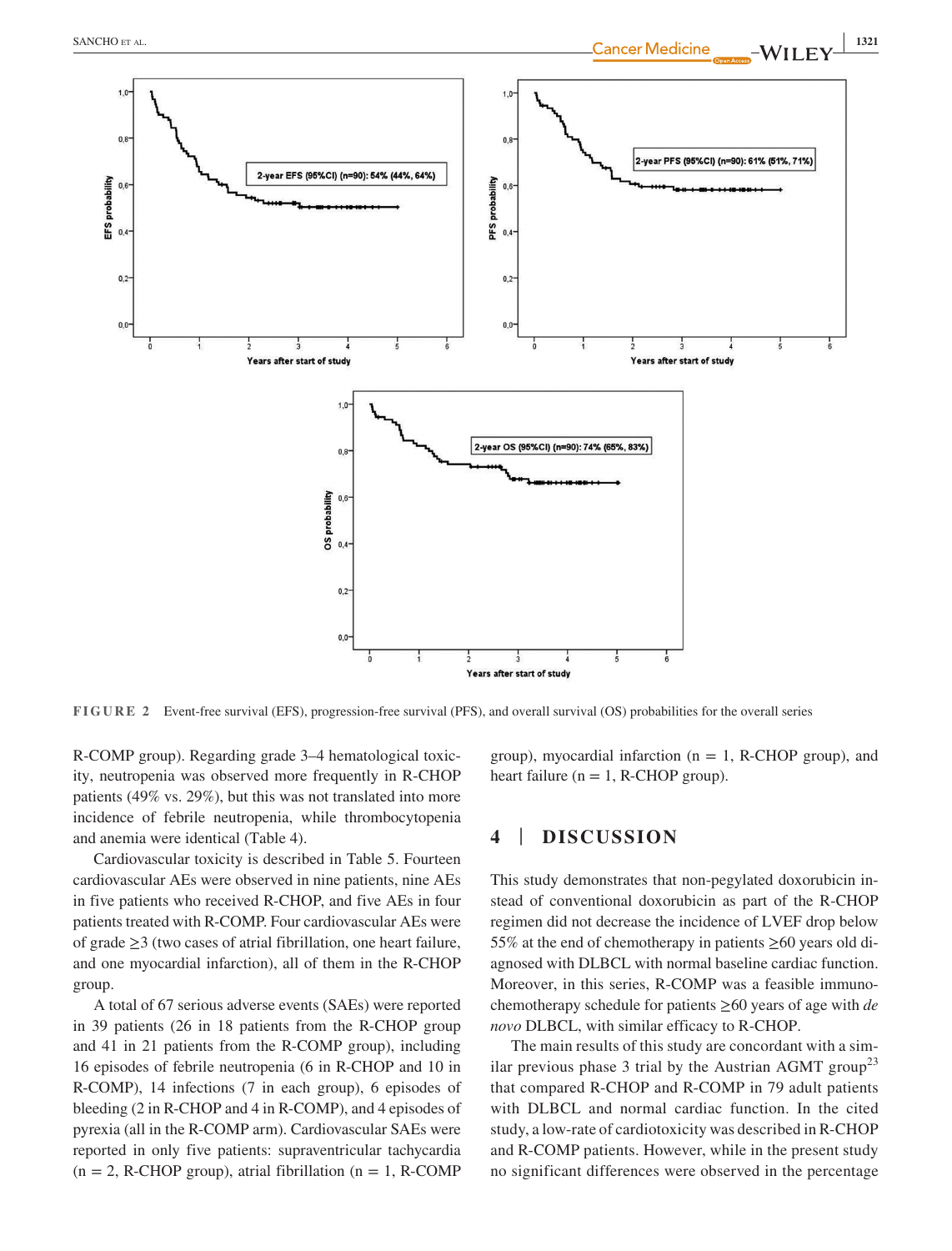

**FIGURE 3** Event-free survival (EFS), progression-free survival (PFS), and overall survival (OS) probabilities by treatment group (RCHOP and R-COMP groups represented in the continuous and dashed lines, respectively)

Years after start of study

of patients with LVEF <55% at the end of treatment (with only 11% and 7% of patients with a LVEF below <55% at the end of the study in R-CHOP and R-COMP patients, respectively), the Austrian group reported higher measurements of LVEF <50% throughout the study in R-CHOP patients compared to the R-COMP group (15.8% vs. 4.6%, respectively,  $p < 0.001$ ), despite similar baseline LVEF values in both groups, a surprisingly finding since that younger patients were included in the Austrian (median age of 65 years and 38% of patients <60 years) compared to our study (median age of 74 years and all patients over 60 years old), and age is a well recognized risk factor for cardiotoxicity. However, as in the present study, no differences were observed in LVEF values at the end of treatment in the R-CHOP compared to the R-COMP group, suggesting that the substitution of conventional doxorubicin by non-pegylated doxorubicin does not seem to protect against anthracycline-derived subclinical cardiotoxicity, at least in terms of LVEF decrease in DLBCL patients. Similar results regarding LVEF variations were described previously

 $0.0$ 

in another phase 2 trial of 75 patients with DLBCL treated with 8 cycles of  $R$ -COMP<sup>20</sup>; although LVEF measurements decreased at most time points, the differences were not significant, with a mean change from baseline to the end of treatment of −2.6%, very similar to that found in our study (Table 2). In addition, despite the lower number of measurements, the present study also suggests a lack of benefit in mid-term subclinical cardiotoxicity, with similar LVEF measurements at 4 or at 12 months compared to baseline LVEF in the R-CHOP and R-COMP arms.

Cardiac biomarkers have been used as a complementary method to detect subclinical cardiac toxicity.<sup>5-9</sup> Troponin and NT-proBNP are related to early cardiac injury and heart failure, respectively. In the present study, only troponin levels more frequently increased in R-CHOP compared to R-COMP patients, although this increase was only detectable in cycle 6 and 1 month after the completion of treatment, but not at the other measurement times. This finding suggests the higher early cardiotoxicity in the R-CHOP arm with the cumulative doses of conventional doxorubicin, but the absence of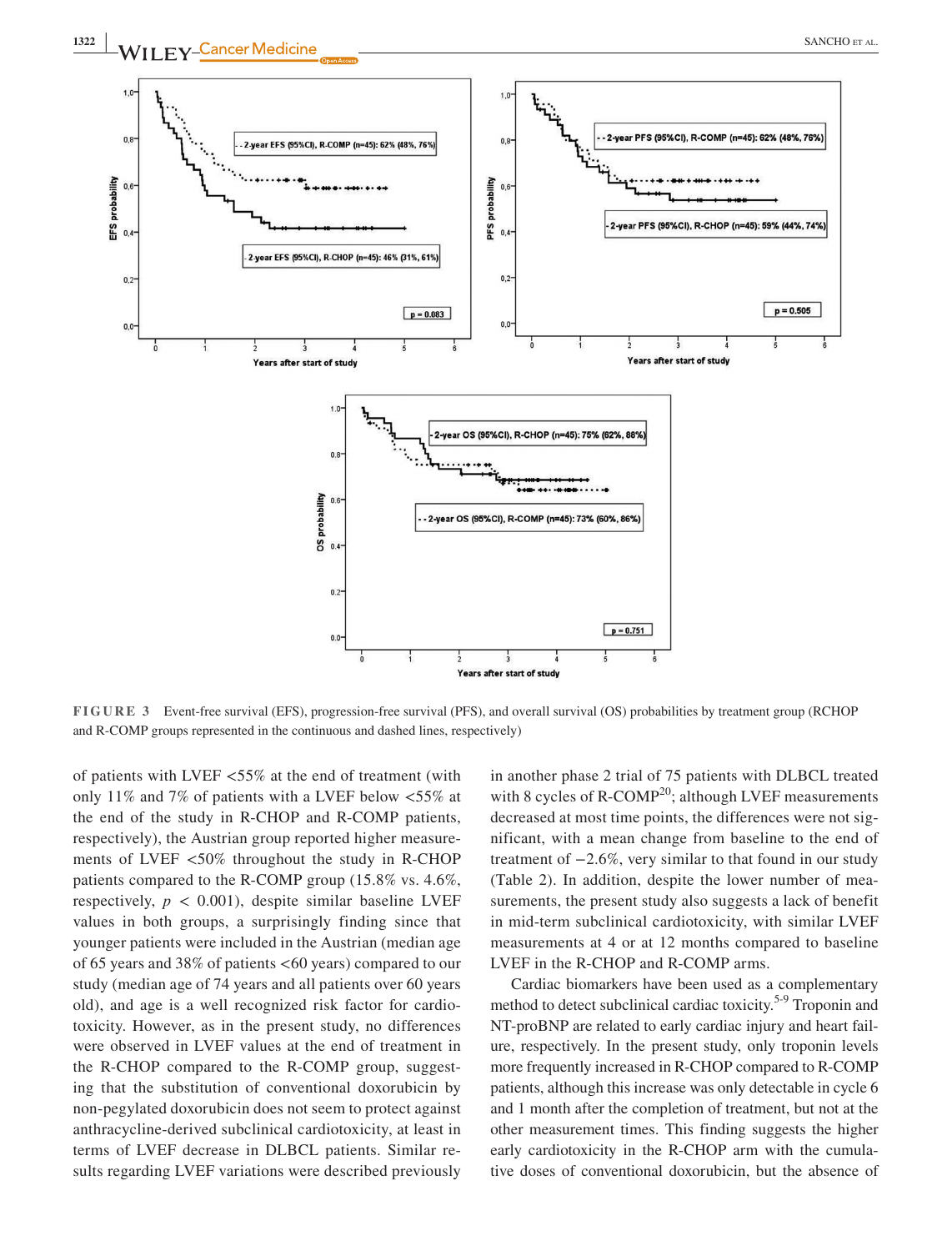**TABLE 4** Number and percentage of patients with adverse events and toxicity (non-hematologic and hematologic) that occurred in >5% patients in the R-CHOP and R-COMP arms

| Non-hematologic toxicity      |                       |                             |                             |                |                             |                             |
|-------------------------------|-----------------------|-----------------------------|-----------------------------|----------------|-----------------------------|-----------------------------|
| Any grade                     |                       |                             | Grade 3-4                   |                |                             |                             |
| <b>Adverse event/toxicity</b> | <b>Overall series</b> | <b>R-CHOP</b><br>$(n = 45)$ | <b>R-COMP</b><br>$(n = 45)$ | $p$ value      | <b>R-CHOP</b><br>$(n = 45)$ | <b>R-COMP</b><br>$(n = 45)$ |
| Pain                          | 48 (53%)              | 24 (53%)                    | 24(53%)                     | $\mathbf{1}$   | $1(2\%)$                    | $1(2\%)$                    |
| Fatigue                       | 46(51%)               | 22 (49%)                    | 24 (53%)                    | 0.673          | $\overline{0}$              | 3(7%)                       |
| Infection                     | 44 (49%)              | 21 (47%)                    | 23 (51%)                    | 0.673          | 5(11%)                      | 7(16%)                      |
| Peripheral neuropathy         | 28 (31%)              | 15(33%)                     | 13 (29%)                    | 0.649          | 1(2%)                       | $\overline{0}$              |
| Constipation                  | 26(29%)               | 13 (29%)                    | 13 (29%)                    | $\mathbf{1}$   | 1(2%)                       | $\overline{0}$              |
| Pyrexia                       | 25 (28%)              | 12(27%)                     | 13 (29%)                    | 0.814          | $\mathbf{0}$                | 4(9%)                       |
| Edema                         | 23(26%)               | 14 (31%)                    | $9(20\%)$                   | 0.227          | $\mathbf{0}$                | $1(2\%)$                    |
| Renal failure                 | 21(23%)               | $9(20\%)$                   | 12(27%)                     | 0.455          | $\overline{\phantom{0}}$    |                             |
| Diarrhea                      | 20(22%)               | 10 (22%)                    | 10(22%)                     | $\mathbf{1}$   | $\overline{0}$              | 1(2%)                       |
| Hepatic toxicity              | 18 (20%)              | 6(13%)                      | 12 (27%)                    | 0.114          | $1(2\%)$                    | 3(7%)                       |
| Nausea/vomiting               | 17 (19%)              | 8(18%)                      | $9(20\%)$                   | 0.788          |                             |                             |
| Mucositis                     | 16(18%)               | 7(16%)                      | $9(20\%)$                   | 0.581          |                             |                             |
| Hyperglucemia                 | $14(16\%)$            | 8(18%)                      | 6(13%)                      | 0.561          | $\boldsymbol{0}$            | 2(4%)                       |
| Anorexia                      | 13 (14%)              | 6(13%)                      | 7(16%)                      | 0.764          |                             |                             |
| Dyspnea                       | 13 (14%)              | 4(9%)                       | $9(20\%)$                   | 0.134          | $\overline{0}$              | 4(9%)                       |
| Skin rash                     | 13 (14%)              | 8 (18%)                     | $5(11\%)$                   | 0.368          |                             |                             |
| Hemorrhage                    | 11(12%)               | $5(11\%)$                   | 6(13%)                      | 0.748          | $1(2\%)$                    | 2(4%)                       |
| Hypotension                   | 7(8%)                 | 4(9%)                       | 3(7%)                       | $\mathbf{1}$   |                             |                             |
| <b>Dizziness</b>              | 6(7%)                 | 2(4%)                       | 4(9%)                       | 0.677          |                             |                             |
| Thrombosis                    | 5(6%)                 | 2(4%)                       | 3(7%)                       | $\mathbf{1}$   | $\mathbf{1}$                | $\overline{0}$              |
| <b>Hematologic toxicity</b>   |                       |                             |                             |                |                             |                             |
|                               | Any grade             |                             |                             |                | Grade 3-4                   |                             |
|                               | <b>Overall series</b> | <b>R-CHOP</b><br>$(n = 45)$ | <b>R-COMP</b><br>$(n = 45)$ | <i>p</i> value | <b>R-CHOP</b><br>$(n = 45)$ | <b>R-COMP</b><br>$(n = 45)$ |
| Neutropenia                   | 46 (51%)              | 27 (60%)                    | 19(42%)                     | 0.092          | 22(49%)                     | 13 (29%)                    |
| Febrile neutropenia           | 18 (20%)              | 7(16%)                      | 11(24%)                     | 0.292          | 7(16%)                      | 11 $(24%)$                  |
| Anemia                        | 36 (40%)              | 18 (40%)                    | 18 (40%)                    | $\mathbf{1}$   | 3(7%)                       | 3(7%)                       |
| Thrombocytopenia              | 16(18%)               | 8 (18%)                     | 8 (18%)                     | $\mathbf{1}$   | 4(9%)                       | 4(9%)                       |

differences in troponin levels at other time points of follow-up suggests later improvement. In fact, similar NT-proBNP values were observed in both arms not only throughout treatment (after 3 and 6 cycles of treatment), but also during follow-up (1, 4, and 12 months after therapy), conversely to the aforementioned study by Fridrik et al, $^{23}$  in which higher NT-proBNP values were detected in the R-CHOP arm at cycle 6 and after treatment.

Overall, the frequency of cardiovascular and cardiac events was low in both arms despite the advanced age of the patients and long-term follow-up, with a total of 14 events (9 in R-CHOP and 5 in R-COMP), 4 of being grade  $\geq$ 3, all

of them in the R-CHOP arm. These data are similar to those of other published studies.<sup>16,17,20,23</sup> In the phase 2 trial conducted by Luminari et al.,<sup>20</sup> 15 out of 75 patients (21%) treated with R-COMP (median age 72 years) presented cardiac AEs (grade 3–4 in 3 patients, corresponding to cardiac ischemia, atrial fibrillation, and congestive heart failure), whereas in the Austrian phase 3 trial, $^{23}$  a total of 9 cardiac SAEs were observed, again without differences between R-COMP (5 cardiac SAEs) and R-CHOP (4 cardiac SAEs). Other studies with a lower number of patients treated with R-COMP also described a low frequency of cardiac events. $16,17$ These results are consistent with the previous large phase 3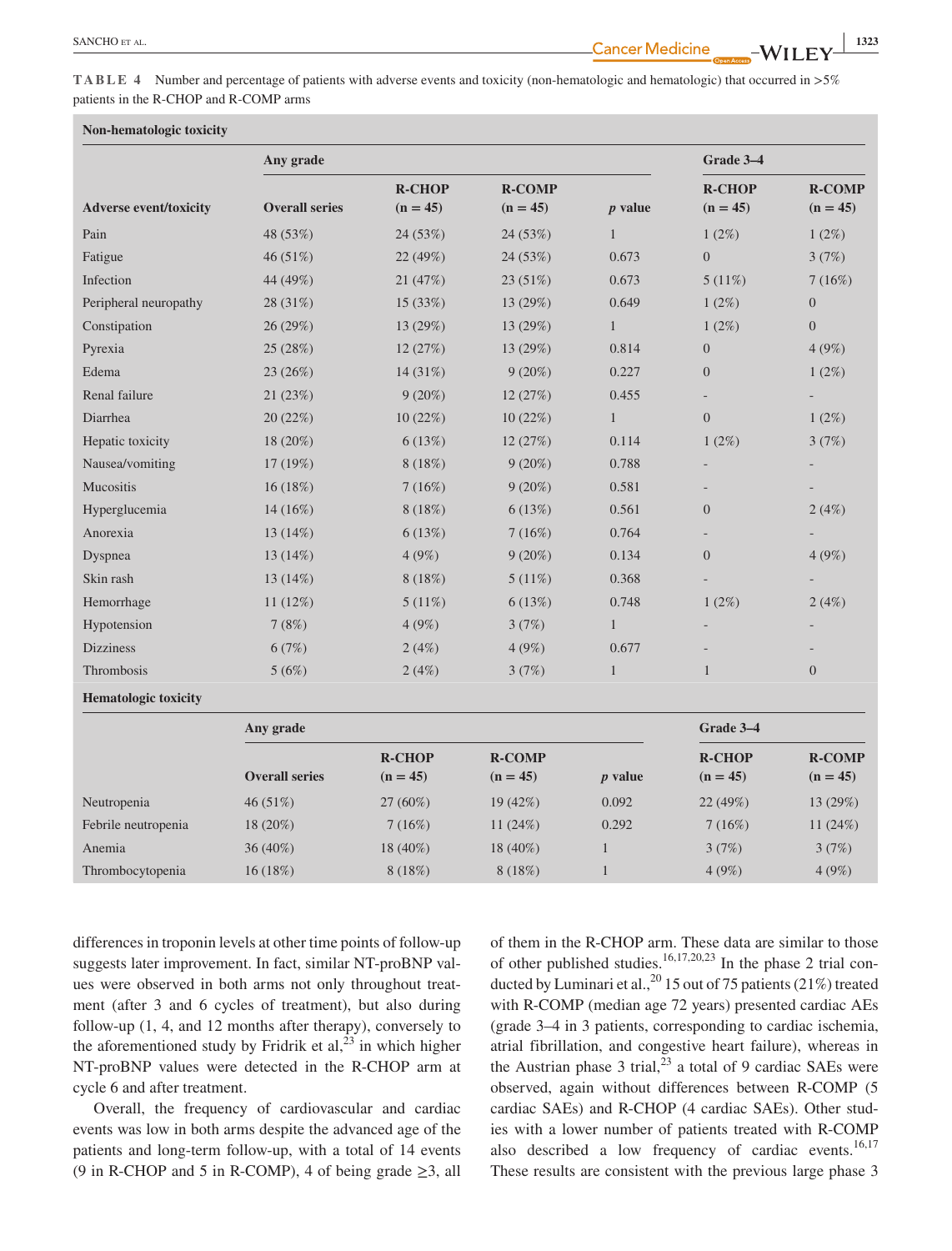**TABLE 5** Cardiovascular adverse events in the R-CHOP and R-COMP arms

| Adverse event                    | <b>R-CHOP</b><br>$(n = 45)$ | <b>R-COMP</b><br>$(n = 45)$ |
|----------------------------------|-----------------------------|-----------------------------|
| Atrial fibrillation              | $3^a$                       | 1                           |
| Tachycardia                      | 3                           | 1                           |
| Bradycardia/tachycardia          | $\Omega$                    | 1                           |
| Heart failure                    | 2 <sup>b</sup>              | 1                           |
| Myocardial infarction            | $1^{\circ}$                 | $\Omega$                    |
| Atrioventricular block           | $\Omega$                    | 1                           |
| Overall cardiovascular<br>events | 9                           | 5                           |

a Grade 3 in two cases.

<sup>b</sup>Grade 3 in one case.

<sup>c</sup>Causing death.

randomized study by a French group<sup>27</sup> that compared CHOP and R-CHOP (eight cycles in each arm) in patients between 60 and 80 years old and described 8% of grade 3–4 cardiac events in the R-CHOP arm, and with the randomized trial RICOVER-60 by a German group,<sup>28</sup> in which grade  $3-4$  cardiotoxicity was present in 3% of R-CHOP-14 patients (after six or eight cycles).

Non-cardiovascular toxicity was also similar in both the R-CHOP and R-COMP groups, in contrast to some of the findings reported by Fridrik et al. $^{23}$  In fact, whereas in the study by the Austrian group the number of SAEs was higher in R-CHOP compared to R-COMP patients (40 vs. 26,  $p = 0.029$ ) due to increased infections, this was not the case in our study, with more SAEs being observed in the R-COMP group because of febrile neutropenia, bleeding and pyrexia episodes, and despite a trend to higher incidence of neutropenia in R-CHOP patients. In any case, this trend to higher neutropenia in the R-CHOP group observed in the present study supports a possible lower hematological toxicity with liposomal doxorubicin compared to conventional doxorubicin due to its different pharmacokinetics.<sup>14</sup> Moreover, no differences were observed in the frequency of mucositis, an AE that could decrease with liposomal doxorubicin according to other studies.<sup>15</sup>

As could be expected, efficacy was similar in both arms, in accordance with previously published data.<sup>16,19,20,23</sup> The CR rate was identical in both arms, but the ORR was higher in R-COMP compared to R-CHOP patients, although the differences were not significant. The EFS probability showed a trend to being higher in the R-COMP arm, but PFS and OS were similar in both arms, and in line with other studies.19,20,23

There are some limitations in this study that should be mentioned. Primary end point was only assessed in 36/45 and 42/45 patients treated with R-CHOP and R-COMP,

respectively, that exceeds the planned 5% rate of dropouts and could decrease the ability of the study to detect differences in subclinical cardiotoxicity, but in almost all cases discontinuations were due to non-cardiac events. Moreover, LVEF evaluation was done in each participant institution, subject to interobserver variability, although all measurements were performed with the same method.<sup>21</sup> However, in addition to the comparisons of the differences in LVEF between the two groups at the end of treatment, we also analyzed the variations in LVEF along the treatment, supporting the main findings of the study, which is also consistent with previous studies. $20,23$  Global longitudinal strain (GLS) performed with echocardiography, another tool to detect subclinical cardiotoxicity, was not performed routinely. Similarly, troponin and NTproBNP biomarker measurements were not centralized, and thus, comparisons of cardiac biomarker values along the treatment and follow-up were made with respect to baseline values in each patient. Nonetheless, the absence of significant variations of cardiac biomarkers supports the main finding of the study regarding the lack of significant LVEF changes in R-CHOP- and R-COMP-treated patients. The incidence of cardiotoxicity was quite low in the present study, as it has been observed in other contemporary studies. However, a benefit of liposomal doxorubicin could be observed in selected patients with high risk of cardiotoxicity (excluded in the design of the study), such as those with previous anthracycline administration, borderline LVEF (50%–55%) or another type of heart disease with preserved LVEF.

In conclusion, this randomized trial confirms that the use of liposomal doxorubicin instead of conventional doxorubicin in the R-CHOP regimen in older patients with DLBCL and a previously normal LVEF does not compromise the efficacy of the treatment, but neither does it appear to decrease early cardiac toxicity, at least in terms of the primary end point. Although we observed some signs of reduced cardiac toxicity in the R-COMP group, short-term cardiotoxicity was also low in the R-CHOP group. Longer follow-up and additional studies with a greater number of patients are needed to determine whether this drug could have benefits in late-onset cardiac toxicity.

#### **ACKNOWLEDGMENTS**

This study was made possible by funding from TEVA Pharmaceuticals.

#### **CONFLICT OF INTEREST**

JMS has received honoraria from Roche, Gilead, Janssen, Celgene, Servier, Novartis, Mundipharma, Sanofi, Kern-Pharma, and Takeda, and was a Member of the Board of Directors or advisory committees for Roche, Janssen, Gilead, Celgene, Novartis, Bristol Myers, and Celltrion. NG has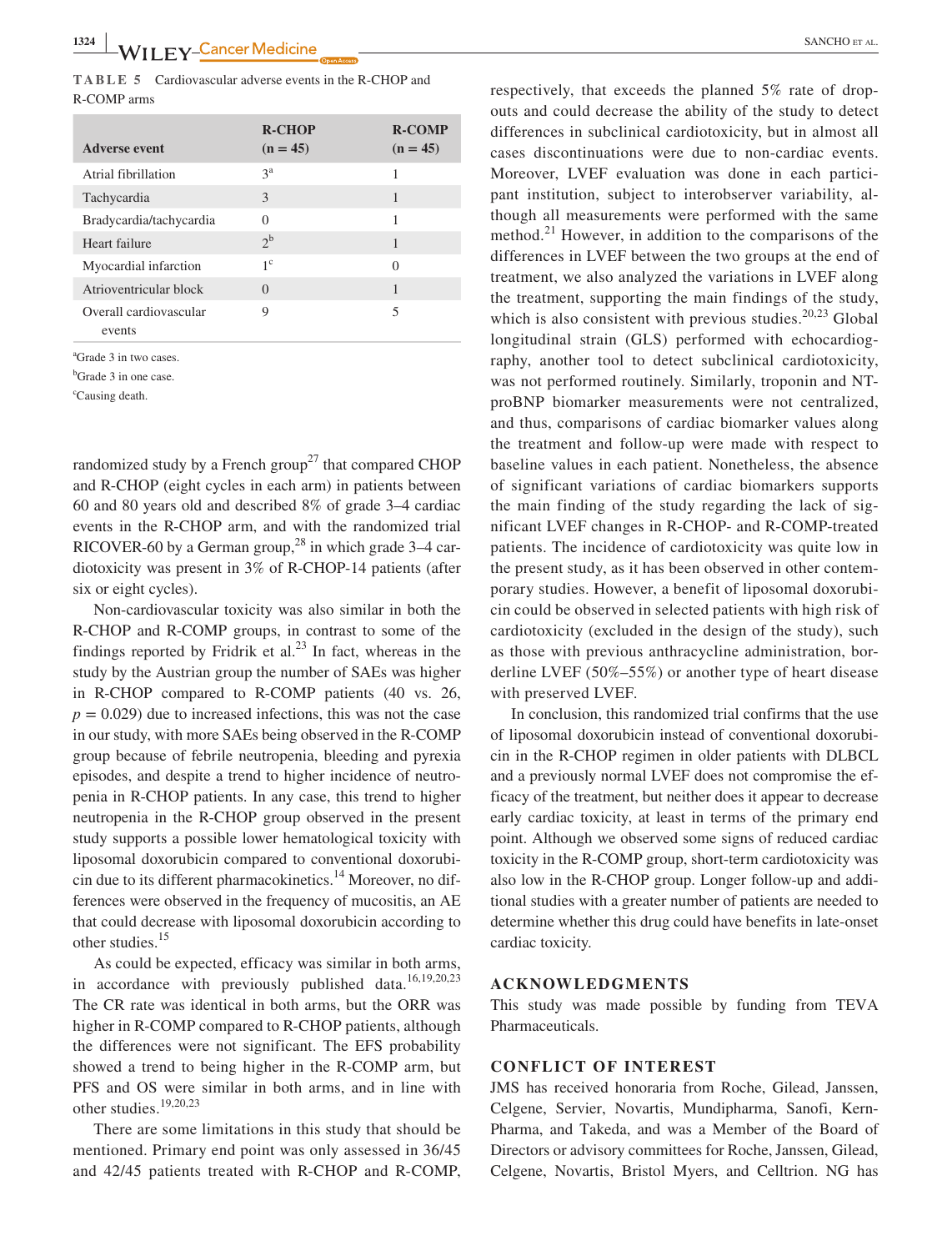**EXANCHO** ET AL. **1325**<br>**Cancer Medicine**  $-WII$  FV  $\frac{1325}{2}$ 

received honoraria from Roche and Janssen. EG has participated in advisory committees for Abbvie, Janssen, and Gilead. JAHR received honoraria and research funding from Roche, Janssen, Celgene, and Gilead. JMGDC received honoraria from Novartis and Alexion y Pfizer.

#### **DATA AVAILABILITY STATEMENT**

The datasets used and/or analyzed during the current study are available from the corresponding author on reasonable request.

### **ORCID**

*Juan-Manuel Sancho* [https://orcid.](https://orcid.org/0000-0001-7168-6538) [org/0000-0001-7168-6538](https://orcid.org/0000-0001-7168-6538) *Eva González-Barca* **[https://orcid.](https://orcid.org/0000-0002-1323-1508)** [org/0000-0002-1323-1508](https://orcid.org/0000-0002-1323-1508) *Mariana Bastos* <https://orcid.org/0000-0002-9431-4646>

#### **REFERENCES**

- 1. González-Barca E, Coronado M, Martín A, et al; Spanish Lymphoma Group (GELTAMO). Spanish Lymphoma Group (GELTAMO) guidelines for the diagnosis, staging, treatment, and follow-up of diffuse large B-cell lymphoma. *Oncotarget*. 2018;9:32383-32399.
- 2. Batist G, Ramakrishnan G, Rao CS, et al. Reduced cardiotoxicity and preserved antitumor efficacy of liposome-encapsulated doxorubicin and cyclophosphamide compared with conventional doxorubicin and cyclophosphamide in a randomized, multicenter trial of metastatic breast cancer. *J Clin Oncol*. 2001;19:1444-1454.
- 3. Nousianen T, Jantunen E, Vanninen E, Hartikainen J. Early decline in left ventricular ejection fraction predicts doxorubicin cardiotoxicity in lymphoma patients. *Br J Cancer*. 2002;86:1697-1700.
- 4. Limat S, Demesmay K, Voillat L, et al. Early cardiotoxicity of the CHOP regimen in aggressive non-Hodgkin's lymphoma. *Ann Oncol*. 2003;14:277-281.
- 5. Cardinale D, Sandri MT, Colombo A, et al. Prognostic value of troponin I in cardiac risk stratification of cancer patients undergoing high-dose chemotherapy. *Circulation*. 2004;109:2749-2754.
- 6. Cardinale D, Sandri MT. Role of biomarkers in chemotherapy-induced cardiotoxicity. *Prog Cardiovasc Dis*. 2010;53:121-129.
- 7. Cardinale D, Salvatici M, Sandri MT. Role of biomarkers in cardioncology. *Clin Chem Lab Med*. 2011;49:1937-1948.
- 8. Ky B, Carver JR. Biomarker approach to the detection and cardioprotective strategies during anthracycline chemotherapy. *Heart Fail Clin*. 2011;7:323-331.
- 9. Sandri MT, Salvatici M, Cardinale D, et al. N-terminal pro-B-type natriuretic peptide after high-dose chemotherapy: a marker predictive of cardiac dysfunction? *Clin Chem*. 2005;51:1405-1410.
- 10. Peyrade F, Jardin F, Thieblemont C, et al; Groupe d'Etude des Lymphomes de l'Adulte (GELA) investigators. Attenuated immunochemotherapy regimen (R-miniCHOP) in elderly patients older than 80 years with diffuse large B-cell lymphoma: a multicentre, single-arm, phase 2 trial. *Lancet Oncol*. 2011;12:460-468.
- 11. Yang F, Lei Q, Li L, et al. Delivery of epirubicin via slow infusion as a strategy to mitigate chemotherapy-induced cardiotoxicity. *PLoSONe*. 2017;12:e0188025.
- 12. Wiseman LR, Dexrazoxane SCM. A review of its use as a cardioprotective agent in patients receiving anthracycline-based chemotherapy. *Drugs*. 1998;56:385-403.
- 13. Armitage JO. The role of mitoxantrone in non-Hodgkin's lymphoma. *Oncology (Willinston Park)*. 2002;16:490-502.
- 14. Allen TM, Martin FJ. Advantages of liposomal delivery systems for anthracyclines. *Semin Oncol*. 2004;31:161-181.
- 15. Levine AM, Tulpule A, Espina B, et al. Liposome-encapsulated doxorubicin in combination with standard agents (cyclophosphamide, vincristine, prednisone) in patients with newly diagnosed AIDS-related non-Hodgkin's lymphoma: results of therapy and correlates of response. *J Clin Oncol*. 2004;22:2662-2670.
- 16. Rigacci L, Mappa S, Nassi L, et al. Liposome-encapsulated doxorubicin in combination with cyclophosphamide, vincristine, prednisone and rituximab in patients with lymphoma and concurrent cardiac diseases or pre-treated with anthracyclines. *Hematol Oncol*. 2007;25:198-203.
- 17. Visani G, Ferrara F, Alesiani F, et al. R-COMP 21 for frail elderly patients with aggressive B-cell non-Hodgkin lymphoma: a pilot study. *Leuk Lymphoma*. 2008;49:1081-1086.
- 18. Moreno M, Sancho JM, Gardella S, et al. Non-pegylated liposomal doxorubicin in combination with cyclophosphamide, vincristine, prednisone and rituximab for the treatment of non-Hodgkin's lymphoma: study of 26 patients. *Med Clin (Barc)*. 2010;134:72-75.
- 19. Mian M, Wasle I, Gamerith G, et al. R-CHOP versus R-COMP: are they really equally effective? *Clin Oncol (R Coll Radiol)*. 2014;26:648-652.
- 20. Luminari S, Montanini A, Caballero D, et al. Nonpegylated liposomal doxorubicin (Myocet<sup>TM</sup>) combination (R-COMP) chemotherapy in elderly patients with diffuse large B-cell lymphoma (DLBCL): results from the phase II EURO018 trial. *Ann Oncol*. 2010;21:1492-1499.
- 21. Lang RM, Badano LP, Mor-Avi V, et al. Recommendations for cardiac chamber quantification by echocardiography in adults: an update from the American Society of Echocardiography and the European Association of Cardiovascular Imaging. *Eur Heart J Cardiovasc Imaging*. 2015;16:233-270.
- 22. Fridrik MA, Petzer AL, Keil F, et al. Non-pegylated liposomal encapsulated doxorubicin reduces cardiotoxicity in 1st line treatment of diffuse large B-cell lymphoma (DLBCL). Final results of a randomized trial. *Blood*. 2011;118(21):2676.
- 23. Fridrik MA, Jaeger U, Petzer A, et al. Cardiotoxicity with rituximab, cyclophosphamide, non-pegylated liposomal doxorubicin, vincristine and prednisolone compared to rituximab, cyclophosphamide, doxorubicin, vincristine, and prednisolone in frontline treatment of patients with diffuse large B-cell lymphoma: a randomised phase-III study from the Austrian Cancer Drug Therapy Working Group [ArbeitsgemeinschaftMedikamentöseTumortherapie AGMT] (NHL-14). *Eur J Cancer*. 2016;58:112-121.
- 24. Cheson BD, Pfistner B, Juweid ME, et al. Revised response criteriaformalignantlymphoma. *J Clin Oncol*. 2007;25:579-586.
- 25. Kaplan GL, Meier P. Nonparametric estimation from incomplete observations. *J Am Statist Assoc*. 1958;53:457-481.